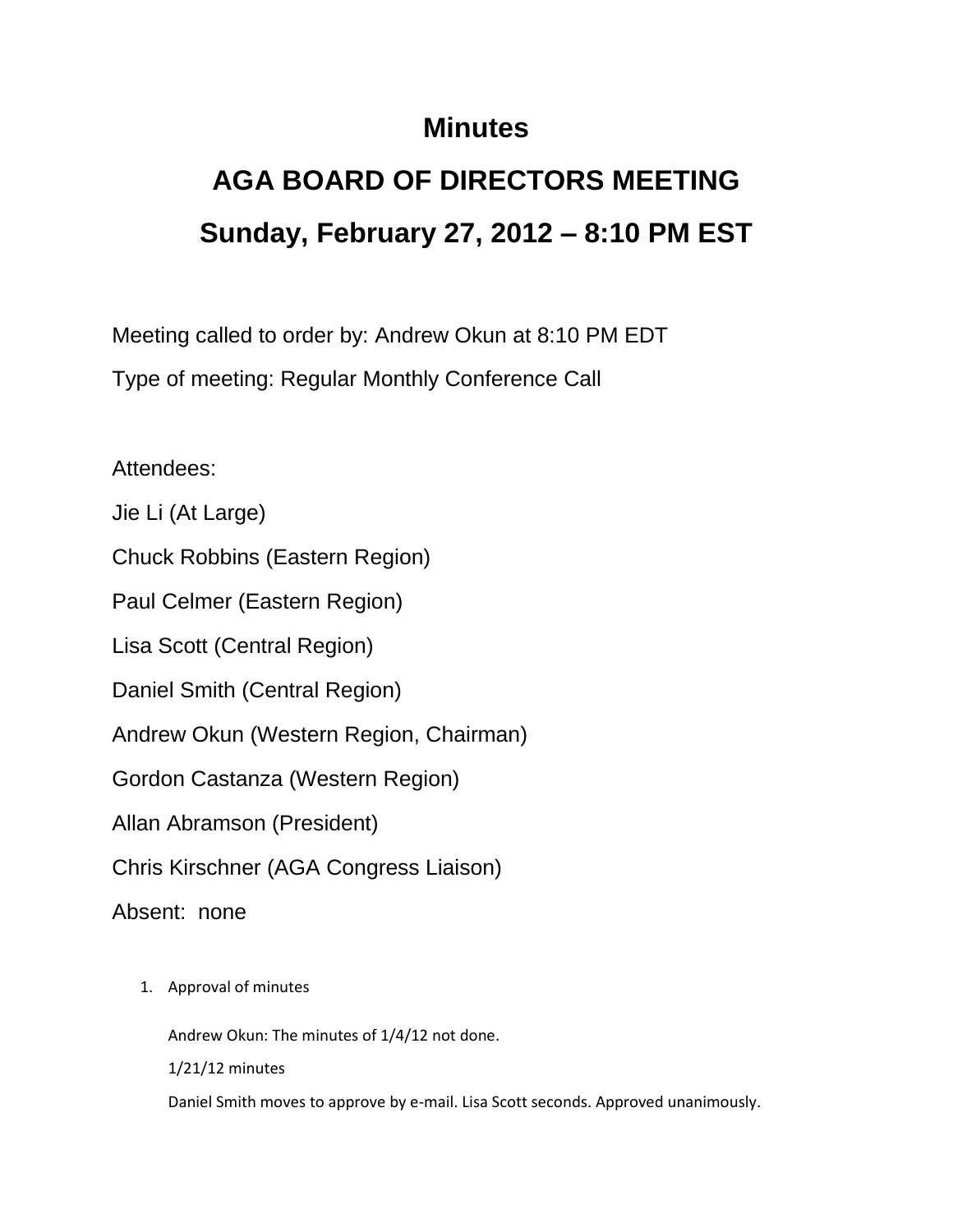Chuck Robbins and Chris Kirschner join.

With regard to the November 2011 minutes, Lisa moves to correct the date from October to November, Daniel seconds. Approved unanimously.

- 2. New business:
	- **Mike Malveaux**
	- **President search**
	- Chunlan
- 3. President's report (out of order since Paul Celmer has to leave call soon and since Chris Kirschner has already joined.)
	- a. Congress finances

Chris K: No shows and Non players higher than usual

Allan Abramson: we must look at deviation between expected and actuals.

Chris K: 451 actual physical attendees.

Lisa: a lot canceled after registering. What we were expecting from earlier projections didn't pan out.

Paul: This attendance is high historically

Lisa: low compared with 2007, 8, 9

Paul not a huge diff between 450 and 490

Lisa: enough to make the difference

Chris K. Also a high percentage of youth discounts

Lisa: with no Ing money.

Allan: If the breakeven was 90% of estimation, how does 90% figure against actual receipts.

Chris: Not sure off top of head.

Lisa: Expecting breakeven at 435. Loss this high was surprise to me. Partly due to university bill arriving November 4.

## AA: Anything else Chris?

Chris K.: Operating congress high stress event that people aren't prepared for the first time. After 2008, a Congress director told us we need to centralize it. We didn't act on it. Peter Freedman was right. With other stuff going on, like no actual onsite group this year, it was too much. Also till now, not paid attention to liaison role, either oversight or advice**.**Moving toward oversight but not there yet, and there were oversight things I overlooked.

Paul: How certain is deficit? Also how typical is late bill?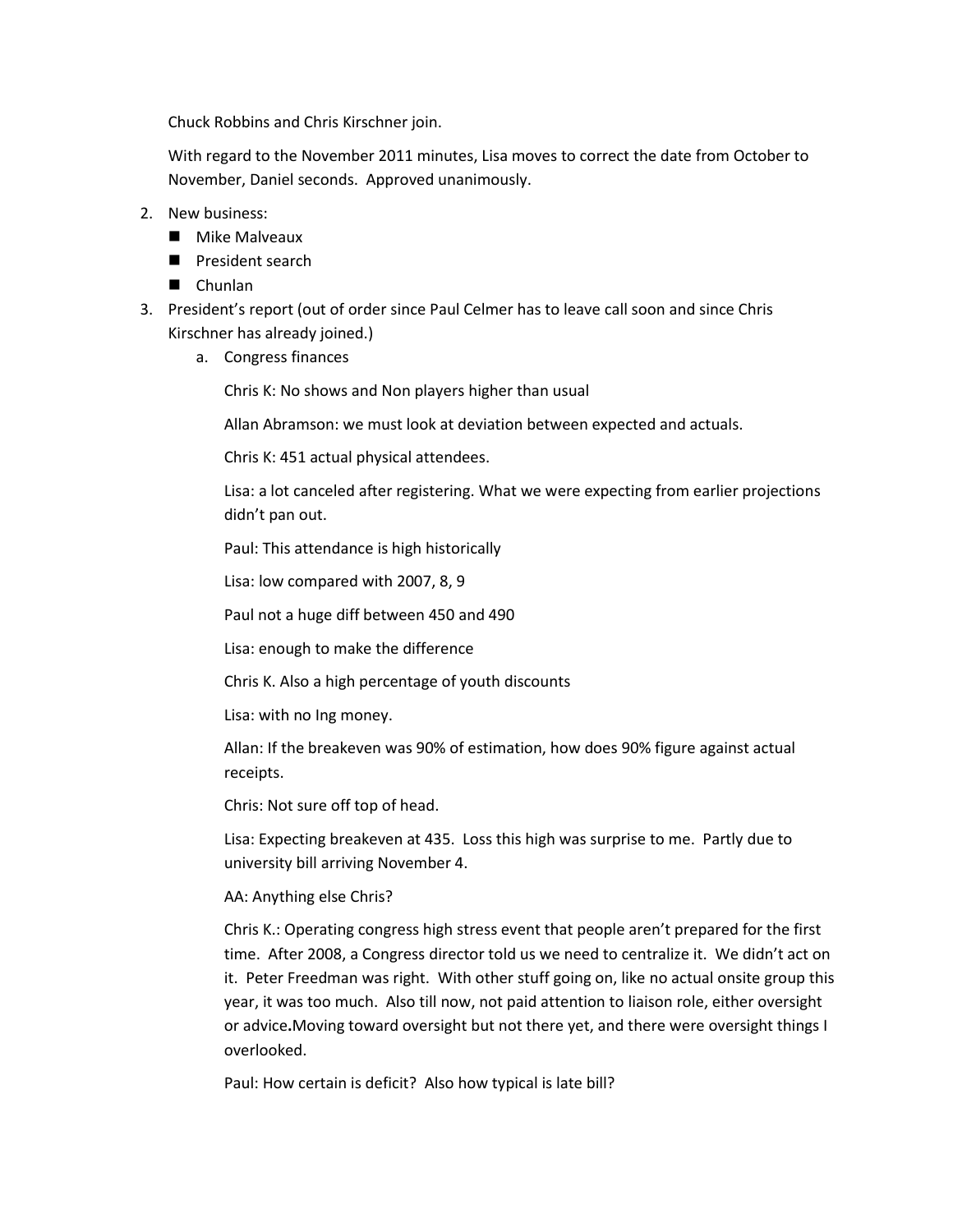Chris K. Not typical but not unprecedented. In this case they were later than average.

Paul: Can we dispute the bill?

Chris K.: Looks pretty reasonable. Hard to dispute.

Lisa: I have not gone over carefully. Can't until March 17.

Chris K: this is a straight up bill.

Paul: In Rochester we were able to get it down

Allan: in this case, nothing jumped out.

Chris K: In Rochester, it took me 10 minutes to figure out it was wrong

Paul: Just hoping.

Allan: As far as deficit, look at the spreadsheet. Pretty certain.

Lisa: Did Chris consider the electronics assets?

Allan: No. Cash sheet, not asset/liability.

Chris K. Several accounting issues could be argued, but makes no different to cash. It is an academic argument.

Allan: In the interest of full disclosure, there's another item. The board policy is to guarantee \$2,000 to the local organizers.

Paul: I'm in favor.

[No disagreement; as one of the local organizers involved, Okun declines to express an opinion.]

Paul: Co-director. Kind of cryptic: what happened to him?.

Gordon: A week or two before the Congress, Andrew Jackson met with Lisa Scott. Because Andrew saw that Lisa was doing the bulk of the work, he suggested that they change his title to that of assistant director. (Personal correspondence with Andrew Jackson 2/12/12) – **[Gordon, was this said during the meeting? Andy]**

Lisa: He became assistant director.

Andy: Do you want us to endorse centralization of finances and registration process?

Allan: Yes, please endorse.

Chuck: I don't think centralization is answer. We don't leave enough margin for error. Too thin margin and that's how these errors arise. If I ran my business with this this a margin for error, I would have gone out of business long ago.

Allan: We can centralize the finances, and do a better job on the margin for breakeven.

Chuck: The local flavor has its benefits. Financial disasters is one issue, local flavor is another.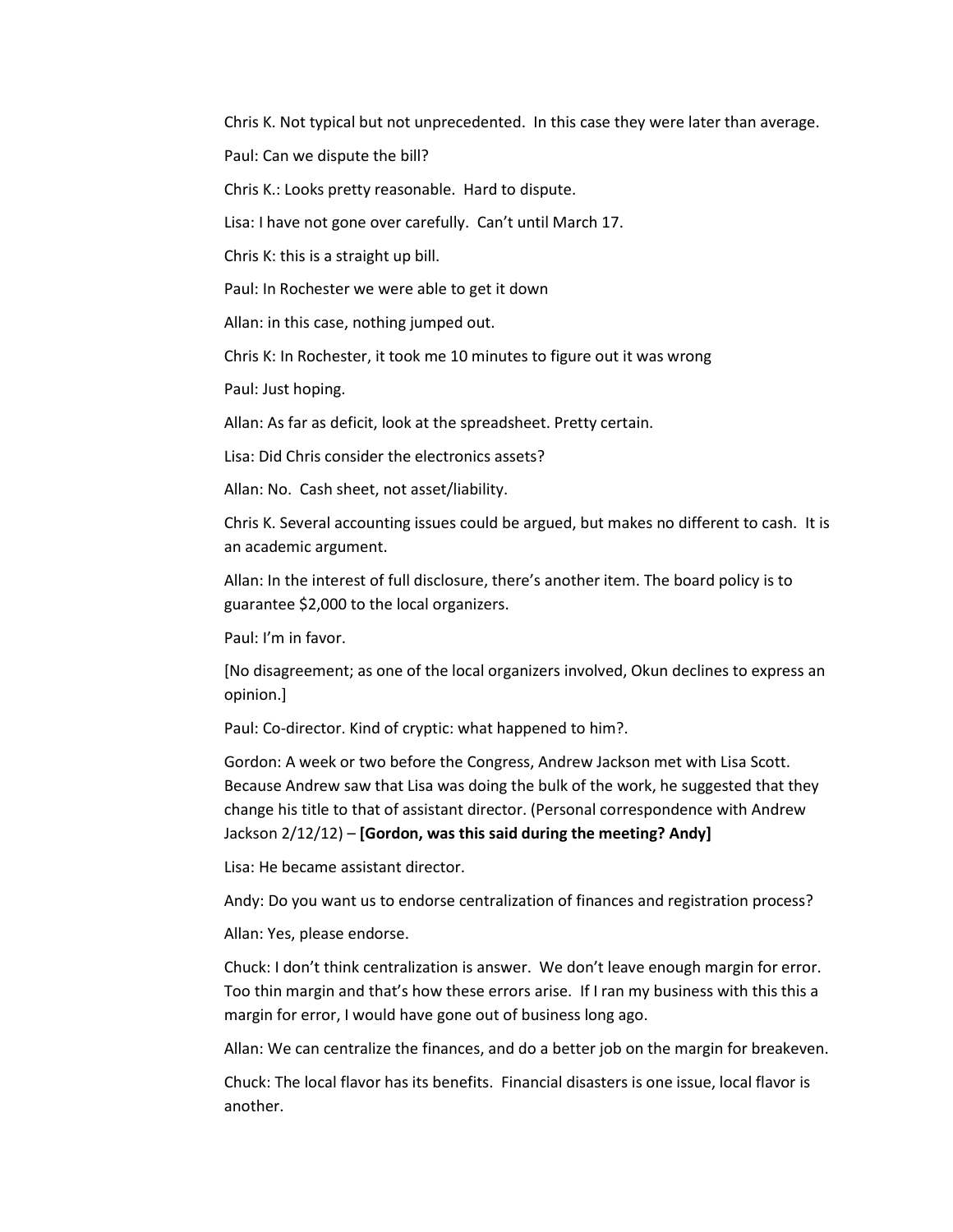Allan: Happy to put breakeven discussion off till next month.

Paul: To put board at ease, the 2012 Congress, at 400 attendees we expect \$30,000 surplus. We'll have a safety net.

Lisa: The problem in Southern California is how ridiculously expensive So Cal is.

Chris K. We took a risk with our eyes open.

Andy: My club is one of the local clubs and I had visible role.

Jie: How are we going to publicize this issue to members?

Daniel: Unless someone says not to, I will be putting into the board press release.

Jie: Maybe it would be good to put in a spreadsheet. We should have more transparent accounting.

[Paul Celmer leaves the call.]

Allan: Lisa, Chris K. with input from Jie, will draft something for EJ.

Chris K. Happy to cooperate.

Allan: The four of us by email.

Chris K. Is Garlock aware?

Allan: Not yet.

Jie: I think Chris' statement to the board is very good. We can condense it.

Chris K. We do want to release something. Garlock should have free hand to edit.

Chuck: I recommend going to the school and making our loss clear and see if we can't renegotiate the bill. It can happen even if there is no error by the vendor. They may be wanting to keep future business and may be open to adjusting. May be able to get rid of half of the loss.

Lisa: Ok.

b. Go Camp

Allan: Two volunteers to run at congress location in North Carolina. They have multiyear experience with go camps. They will be tough on registration deadlines. They understand about deficits. I think we should give them a chance.

c. Ratings system delays.

Allan: Basic problem is Mike Malveaux's job. He is a snowboarding instructor in Colorado and has been unreachable for a month and a half; the ratings information goes through him first. Sam Z. pitching in and we are sending information directly to the ratings coordinator.The databases not updated, but ratings are now being updated. There are loose ends but handling it.Left voice mails including on cell phone.

Gordon: I know where he works and can try to get in touch.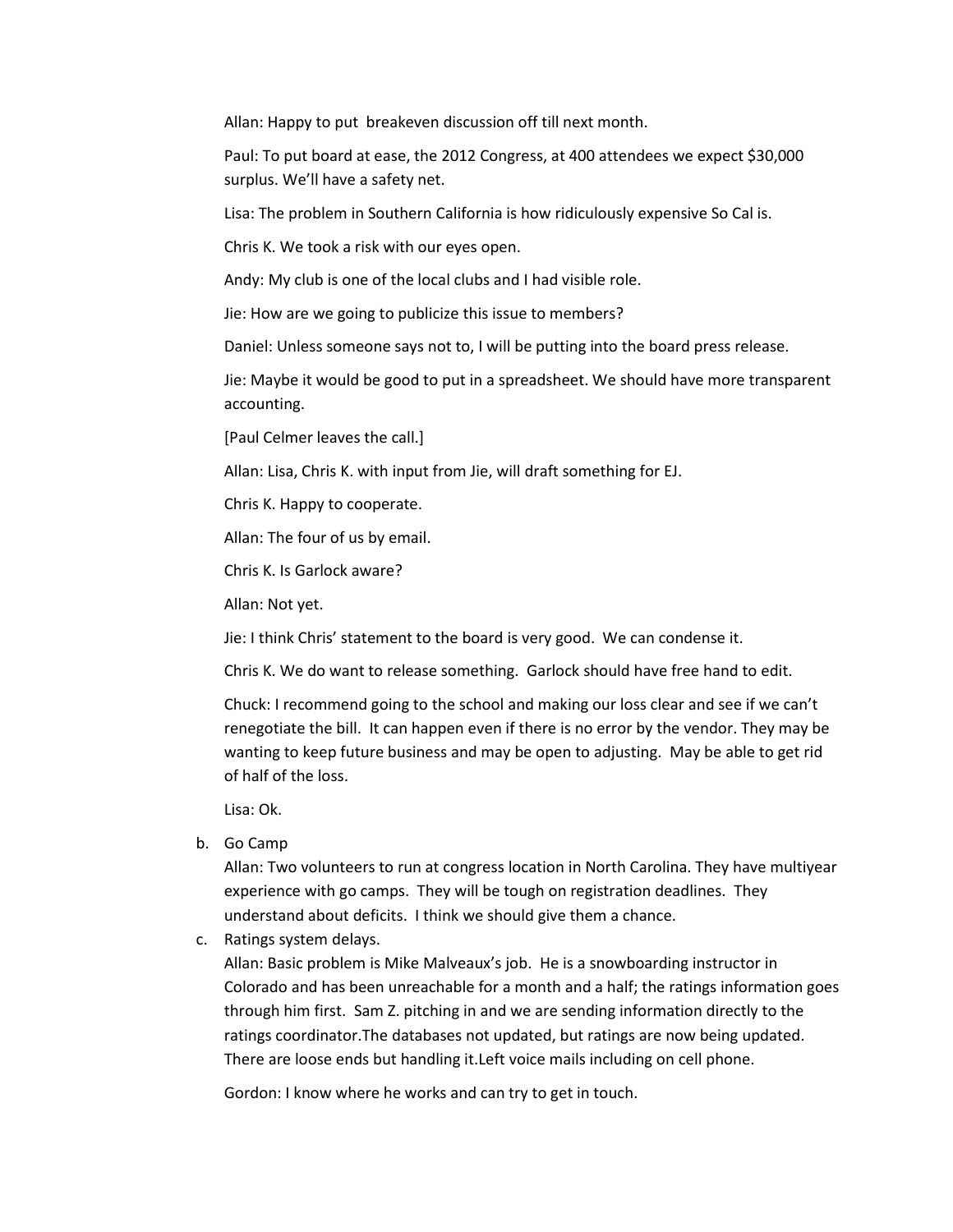d. Credit Card. Only 15 people have signed up so far, but income of \$1,500 dollars, pretty cool. Hard sell, have to keep advertising. Andy: Do board members have it? Dan: No Lisa: No Chuck: No Allan: The button was removed from our home page.Going to be fixed. That will help. Andy: Are board members going to get it? Lisa: I don't need at this point

Dan: Never finished process.

Chuck: no interest in credit card.

e. Appointment of AGA guest officials for foreign events.

Gordon: [referring to earlier e-mail exchange about whether AGA insiders are eligible] My first question is, are you attempting to establish a precedent with the word cronyism? You and predecessors appointed directors, why not now?

Allan: There are two kinds of appointment. One is AGA business purpose. It is longstanding policy to send whom we feel best, including AGA officials. The other is under the guest official policy.I have interpreted that as not applying to AGA officials and staff. Rewarding others who are not in the hierarchy for services to the go world. If we did not have a business reason for sending an official, I believe we'd be criticized for cronyism.

Gordon: That is your interpretation of policy. You're not prepared to defend the decision if charged with cronyism

Allan: I'm prepared, but in my view policy does not apply to officers and directors.

Gordon: You're denying me the benefit of what comes to me as a member. My being a director doesn't make me not a member.

Allan: I think it puts you in a different category.

Lisa: It does open us up for criticism.

Gordon: Why does it come up now? Charges of cronyism werethe exact reason for this process. Now you seem to say that was the matter.

Andy: Have you submitted name before, Gordon?

Gordon: Yes, I have.

Jie: No reason to exclude Gordon since you went to China, Andy.

Andy: [referring to Gordon] If it's earned by the official, it's not cronyism.

Dan: Ok with Allan's approach.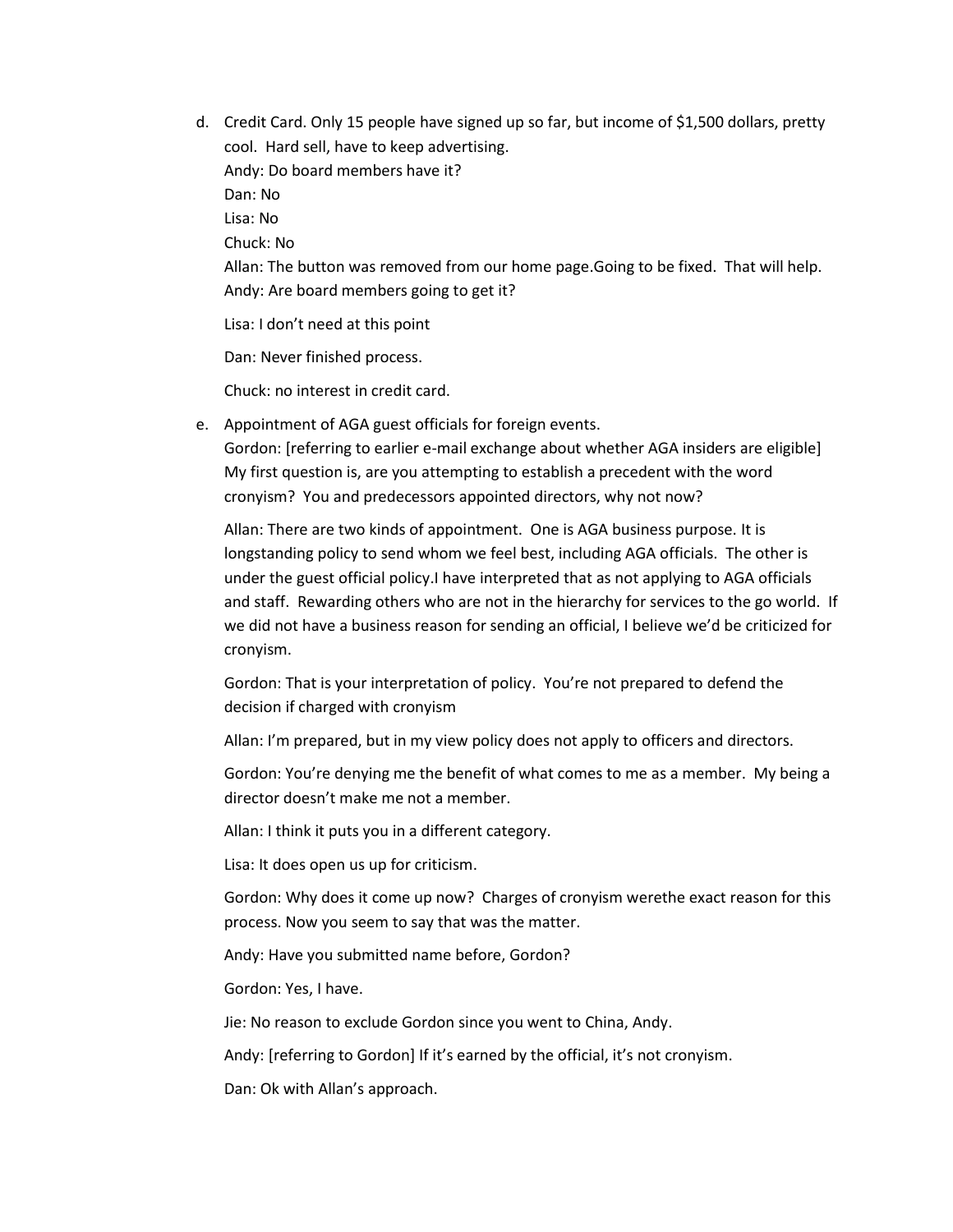Chuck: No strong opinion. Allan as day-to-day manager should be picking most qualified.

Gordon: When I submitted my name, I gave a list of what I've done for AGA since 2003, volunteering and working on 3 go congress, dozens of tournaments, writing a curriculum and working in schools.

Chuck: Have you been on trips for AGA?

Gordon: Just one.

Chuck: Me too, just one in a 15-year period. You sound a bit bitter.

Jie: Chuck, did you sign up and ask for it?

Chuck: A president just asked me to go.

Jie: Different from Gordon, who is asking.

Allan: We have very few ways that we can reward people outside hierarchy and this is one.

Chuck: who asked.

Allan: Bill Cobb, Richard Dolen, Wayne Nelson, Adam Newshan, Gordon.

Jie: I'm in favor of Gordon being eligible.

Andy: Can we ask sponsors for second spot if the second person is paying their own way?

Gordon: I paid my own way to Hangzhou 2005, WYGC team leader in 2007. Anyway, I don't want to be expunged from the list. Chuck, I respect your contribution but I've done lots.

Allan: I would to notify the board rather than have the board approve the selection.

Daniel and Jie: I think we already changed that.

f. TAP proposal.

Allan: We got 40 comments, all thoughtful. You've seen digest. Many pros and strong amateurs were opposed. Many strong amateurs and members in favor. We don't have consensus and there is a plurality opposed. I recommend we delay at least year; I do not want to stress the organization now.

Gordon: I would suggest we rescind altogether and not bring up for some considerable time, because we're just going to run into the same kind of opposition.

Chuck: I remain strongly in favor.

Lisa: As am I. In the coming year, we'll take time to discuss in more depth.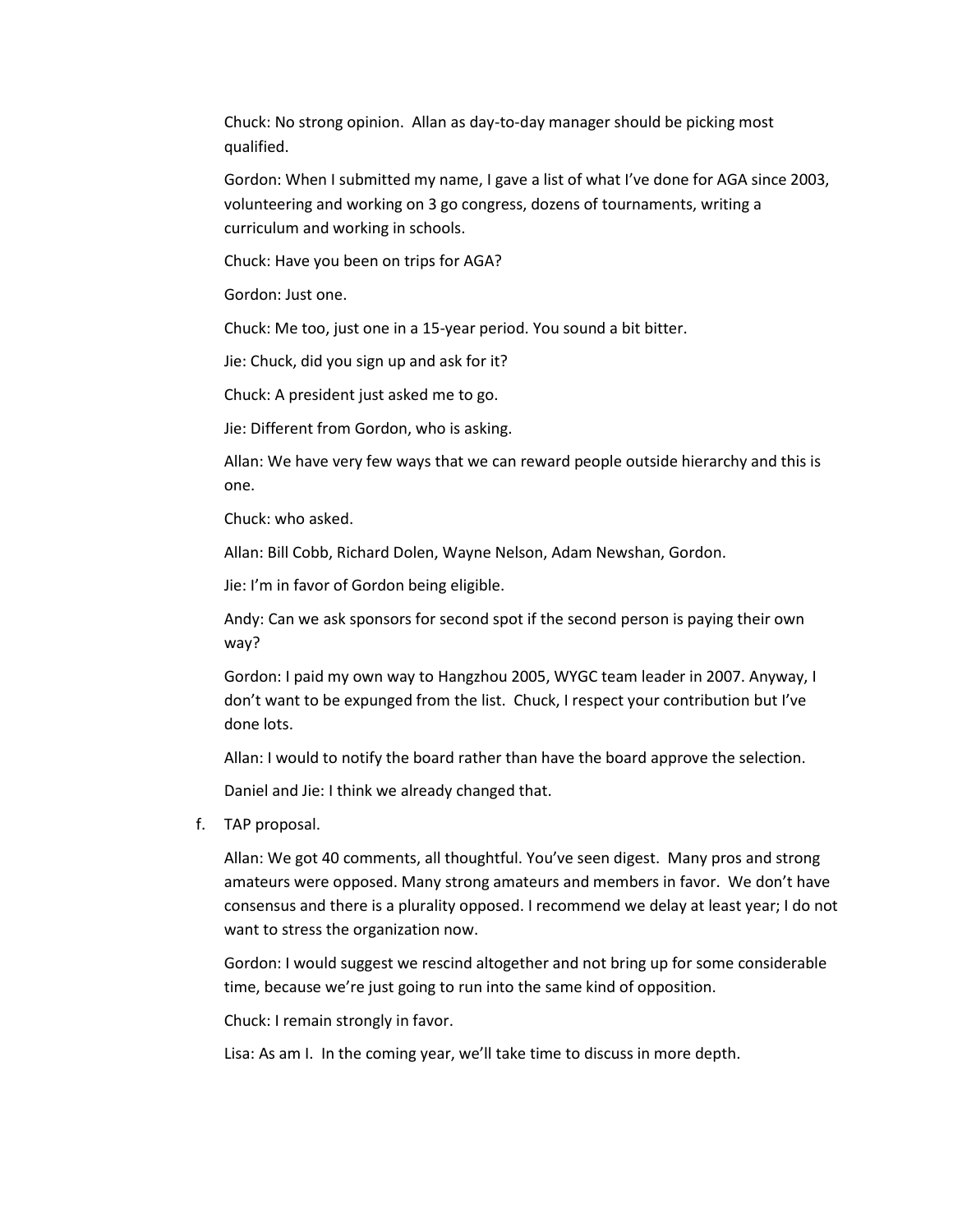Daniel: Happy to leave it on books and have Allan decide whether to enforce it. Still in favor.

Jie: still against.

Andy: So, leave it on the books, Allan?

Allan: I'd say leave it on books. You said not to implement until public input. I'd say direct me not to implement for a year and not without board permission.

Chuck: Let's not do this without Paul.

Jie put issue to rest as soon as possible.

Andy: On agenda next month.

4. Board policy document.

Andy: Please read and make sure

Gordon: Please someone find reference for change in representation policy to inform from consent.

Daniel: Are any from Gordon's proposals?

Gordon: No. All done in past board meetings.

5. Pro System Update:

Andy:

- Talking to resident pros going well.
- LG Cup, : hope to run finals in Las Vegas in late Fall.
- Cotsen: hoping for Korean pros to attend; April time frame.
- Looking for staff to run the pro-certification tournament.

Jie: Resident pro on committee yet?

Andy: not yet. Still want one

Jie: I-han's son and Steven Burrall's son are strong players. Conflict for them being on board committee.

Allan: Not a problem in my opinion, because while the committee sets up procedures, they will be run independent of committee.

6. Presidential search: Andy: No action yet. Jie: Deadline Allan: Aug 31. Lisa: Usually vote in June. Jie: We should get started.

7. ChunlanCup: